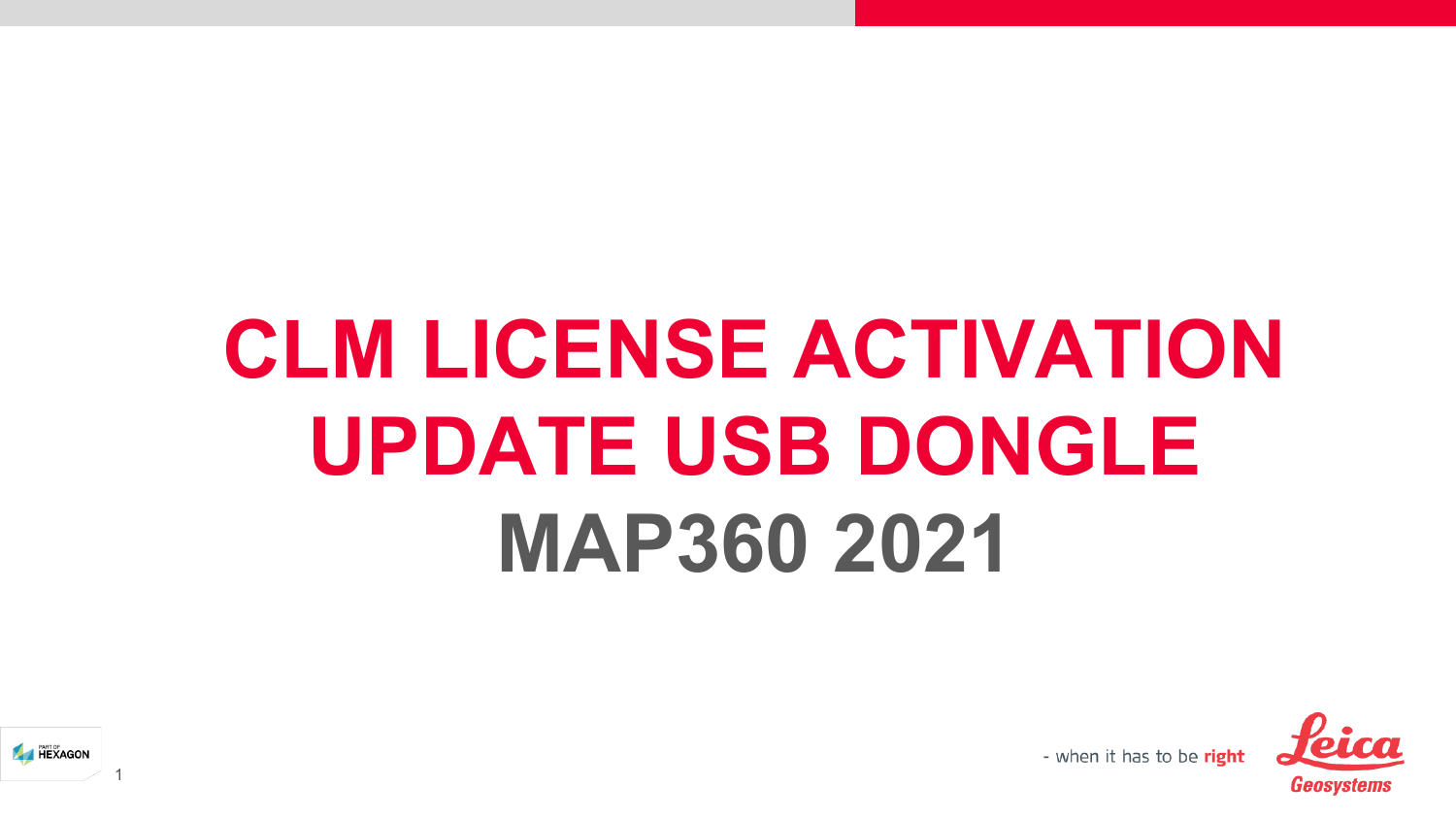## **1. Download and Install Map360**



[Download](http://help.leicaims.com/index.php?/Knowledgebase/Article/View/1/0/leica-geosystems-incident-mapping-suite-release-history#mps) Map360 and install it. Once installed run the program.

On the license start-up screen, select USB License Key and select the License Manager.

- when it has to be right

You can leave Map360 running in the background or close it.





 $\overline{2}$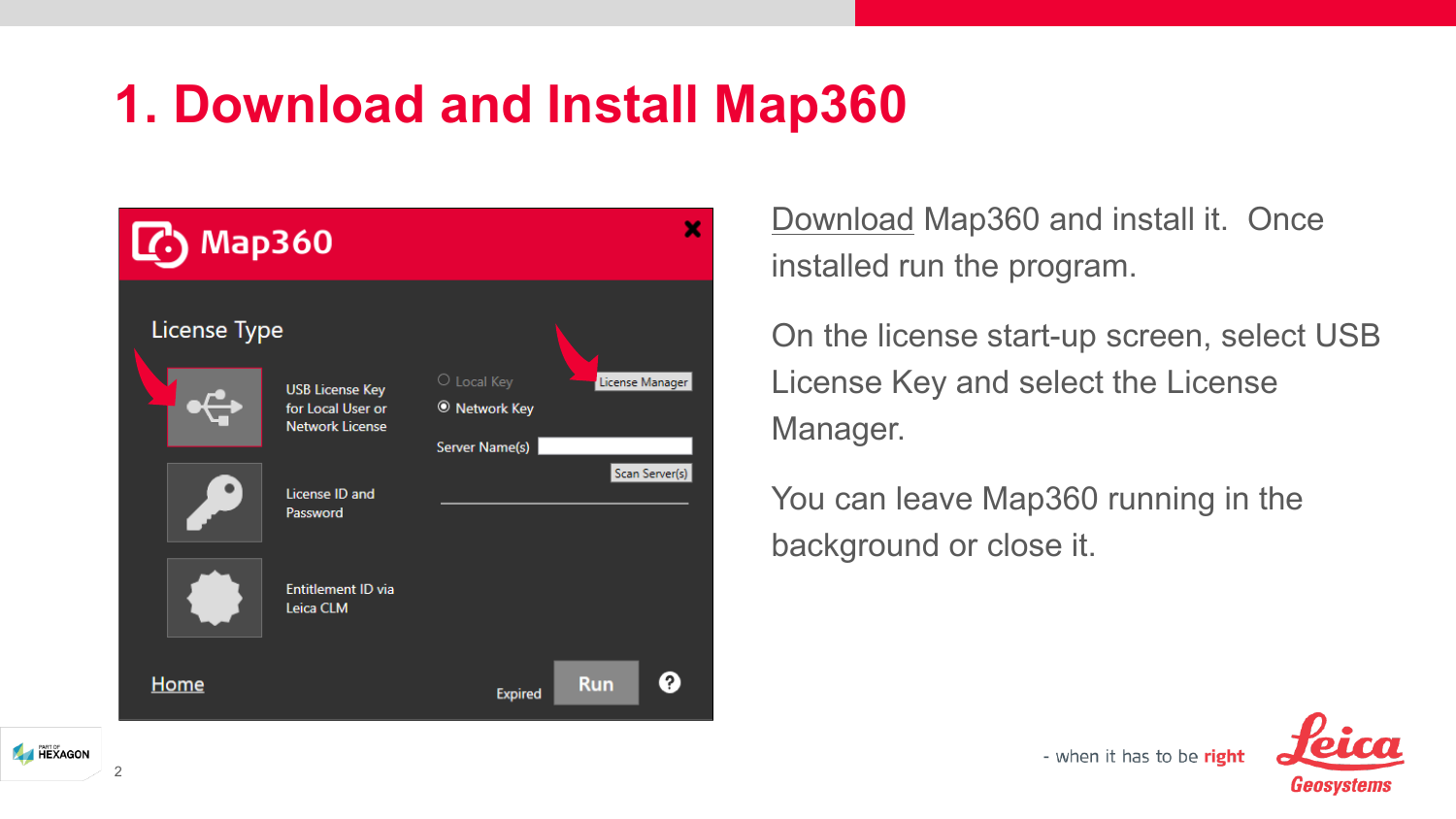# **2. Update USB Dongle**

| Available Licenses for this Key<br><b>Product Name</b>         | Version              | <b>Expiry Date</b>                          | Licenses |  |
|----------------------------------------------------------------|----------------------|---------------------------------------------|----------|--|
|                                                                |                      |                                             |          |  |
| <b>Bing Maps Subscription</b><br><del>mbeddedCAD Premium</del> | 00.00.00<br>31.00.00 | June 1, 2021<br><del>lecember 3, 2020</del> |          |  |
| IMS Map360 + Animation + Point Cloud                           | 2021.00.00           | June 1, 2022                                |          |  |
| <b>MICroSurvey CAD Studio</b>                                  | 21.00.00             | December 3, 2020                            |          |  |
| MicroSurvey STAR*NET-ULTIMATE                                  | 10.00.00             | December 3, 2020                            |          |  |
|                                                                |                      |                                             |          |  |
|                                                                |                      |                                             |          |  |
|                                                                |                      |                                             |          |  |

Customers with an active maintenance (CCP) contract are entitled to use Map360 2021 for the first few releases. Starting with Map360 2021 SP2, USB dongles will no long be supported, and electronic licenses will become standard.

*Existing customers will receive a free migration [to an electronic license. More details can be](http://help.leicaims.com/index.php?/Knowledgebase/Article/View/127/3/map360-2021-migration-from-usb-dongles-to-leica-clm-eids)  read online.*

When the program starts, confirm that you see version 2021.00.00 and the correct expiry date.

Select Update Key with New Information to update your key.



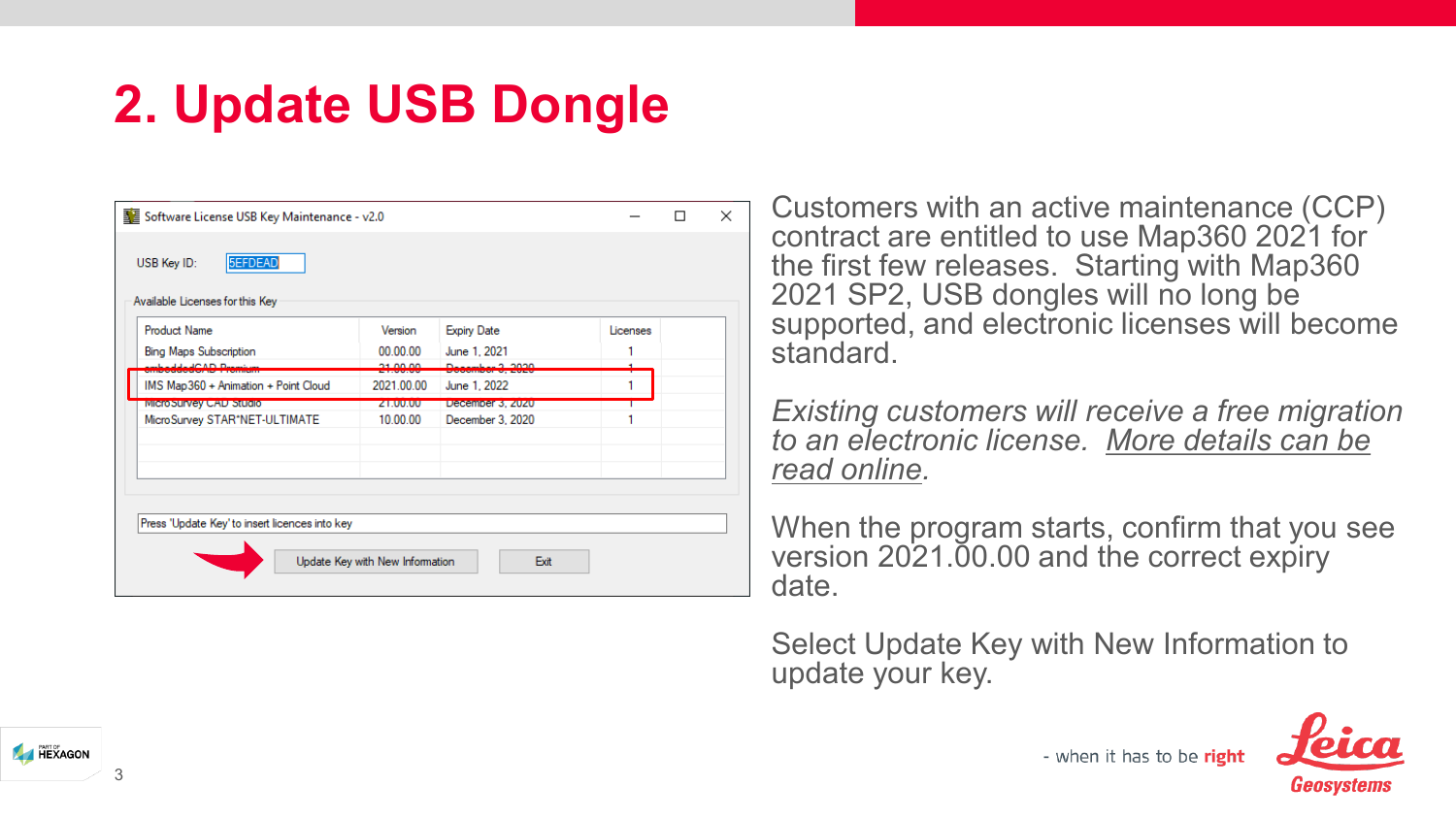### **3. Confirm USB Dongle was Updated**

| <b>Product Name</b>                  | Version    | <b>Expiry Date</b> | Licenses |  |
|--------------------------------------|------------|--------------------|----------|--|
| <b>Bing Maps Subscription</b>        | 00.00.00   | June 1, 2021       |          |  |
| embeddedCAD Premium                  | 21.00.00   | December 3, 2020   | 1        |  |
| IMS Map360 + Animation + Point Cloud | 2021.00.00 | June 1, 2022       |          |  |
| MicroSurvey CAD Studio               | 21.00.00   | December 3, 2020   | 1        |  |
| MicroSurvey STAR*NET-ULTIMATE        | 10.00.00   | December 3, 2020   | 1        |  |
|                                      |            |                    |          |  |

4

**A HEXAGON** 

Confirm that your USB Dongle was successfully updated by ensuring you see the "Key successfully updated" message.

Press Exit to continue.



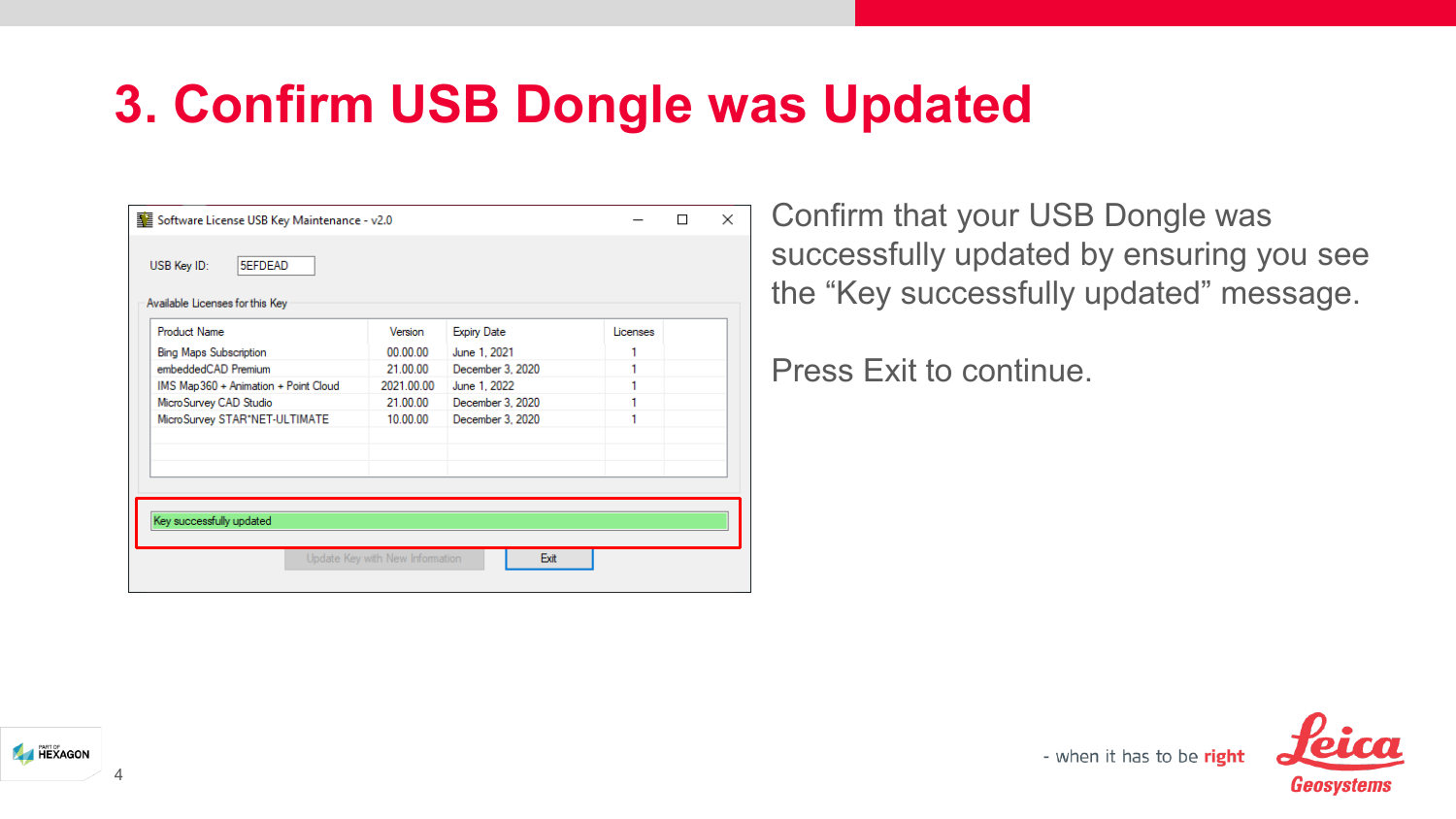# **4. Close Map360**

| l G                 | <b>Map360</b>                                                         | ×                                                                              |  |
|---------------------|-----------------------------------------------------------------------|--------------------------------------------------------------------------------|--|
| <b>License Type</b> |                                                                       |                                                                                |  |
|                     | <b>USB License Key</b><br>for Local User or<br><b>Network License</b> | $\circ$ Local Key<br>License Manager<br><b>O</b> Network Key<br>Server Name(s) |  |
|                     | License ID and<br>Password                                            | Scan Server(s)                                                                 |  |
|                     | <b>Entitlement ID via</b><br>Leica CLM                                |                                                                                |  |
| Home                |                                                                       | 2<br><b>Run</b><br><b>Expired</b>                                              |  |

You will need to close Map360 so it can use your USB Dongle.

Press "X" in the top right corner to exit the program.

- when it has to be right



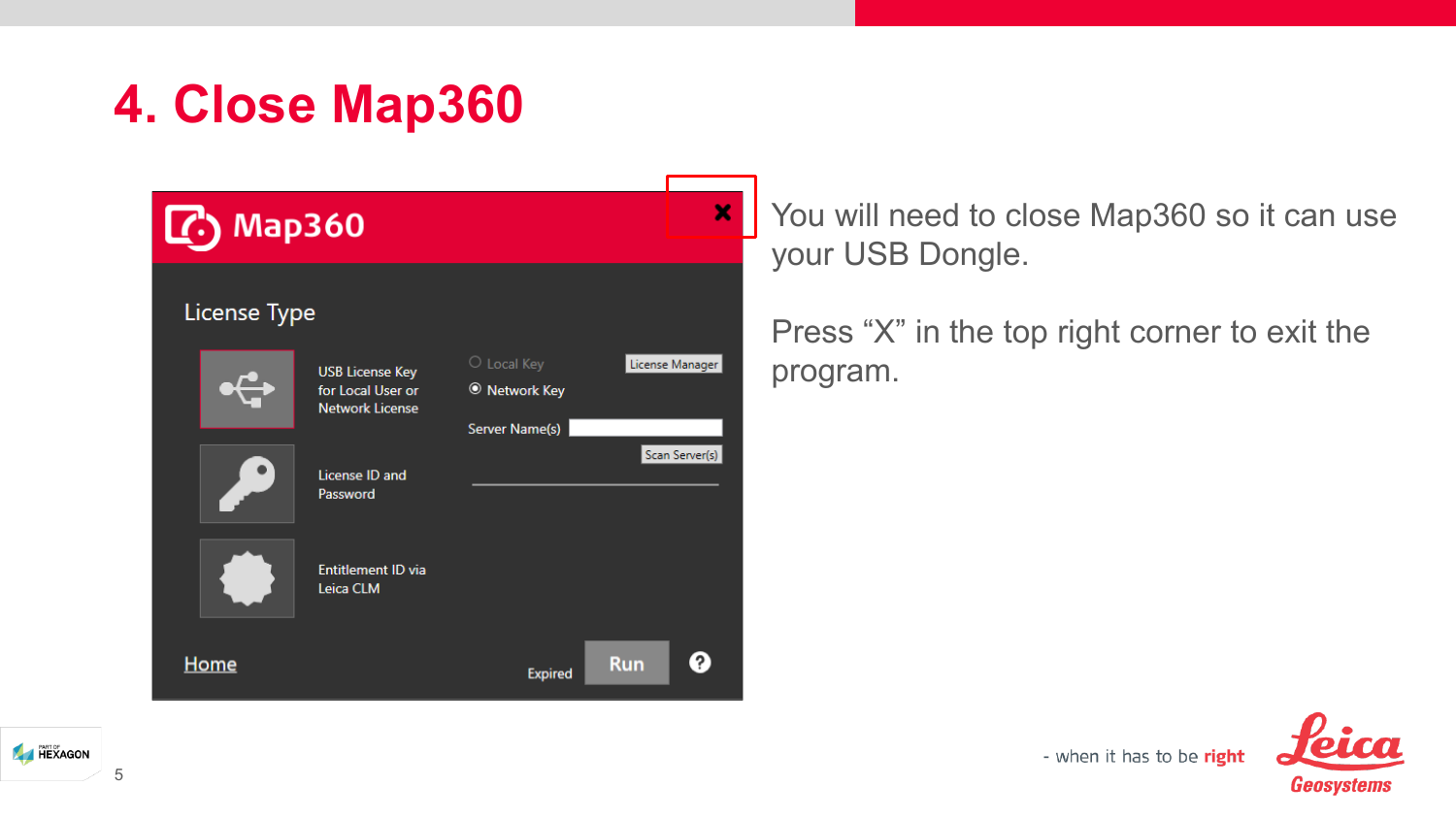## **5. Start program and check USB Dongle License**



Start Map360 2021. Your key should automatically be found, and the license screen by-passed.

Click on the Help Ribbon and select About Map360.